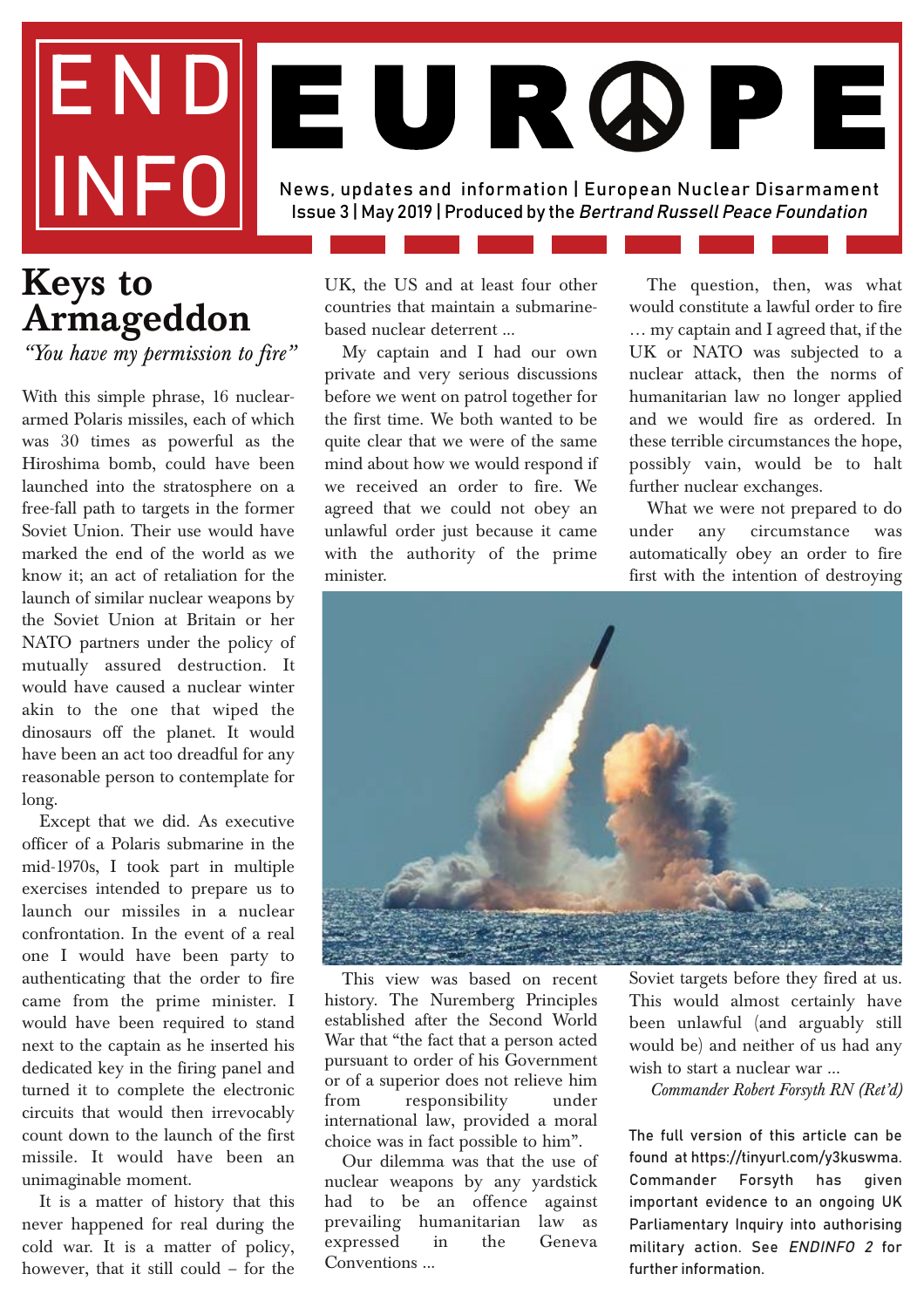## *Global Tinderbox* **Time for Europe's Nuclear-Weapon-Free-Zone?**

The full text of *Global Tinderbox: Time for Europe's Nuclear-Weapon-Free-Zone* is now available online at: http://www.spokesmanbooks.com/Sp okesman/PDF/141Unterrainer.pdf.

The article makes the case for a NWFZ in Europe as a response to the crisis in the INF Treaty. We encourage END supporters to read, share and translate the article.



## **New Arms Race**

Twenty years after the end of the Cold War, a new nuclear arms race between the USA and Russia looms over Europe, following the disengagement of presidents Trump and Putin from the historic INF Treaty of 1987.

. . . . . . . . . . . . . . . . . . . .

Greece has very painful experiences from that dark period of the  $20<sup>th</sup>$  century, as its northern borders were the dividing East-West line in the Balkan region. As a result, the Greece peace and anti-nuclear movement from the outset supported the idea for a nuclear weapon free Balkans and for a nuclear weapon free Europe from the Atlantic to the Urals.

We do not forget that the opposition to "euro missiles" generated one of the greatest peace movements, especially in Western Europe and END

(European Nuclear Disarmament) played a decisive role towards this development.

At that time, I was general secretary of the Greece Peace Committee (EEDYE) belonging to the WPC, but this did not prevent us from joining successive END conferences. In addition, "no to euro missiles" was an issue that brought together the three main national peace organisations, AKE, EEDYE and KEADEA. So, we may say that it is time to repeat the unitary actions of that era.

PADOP has already published the new END Appeal, which has inspired me personally to write an article for daily newspapers in Athens. In addition, we plan a special event within the framework of the forthcoming monthly campaign on disarmament and reducing globally military spending.

The INF was significant for Europe and the victorious antinuclear movement of the 1980s, "the most dangerous decade", according to our great friend Ken Coates.

Warm congratulations to those who took the initiative to revive END!

> Panos Trigazis PADOP President, Greece

> > *<u><u>AAAAAAAAA</u>A</u>*

## **Luciana Castellina awarded peace prize**

Luciana Castellina, former MEP (and now a candidate in Greece), reporter and peace activist has been awarded the inaugural Nikos Nikiforidis Prize for her work as a founder of European Nuclear Disarmament in the 1980s.

Castellina played a central role in developing the movement and worked closedly with Ken Coates, from the Bertrand Russell Peace Foundation. Her support and ongoing contribution to European Nuclear Disarmament has been recognized in the awarding of this prize named after a 22 year old martyr of the antinuclear movement.

Nikiforidis was execuded in 1951 in Thessaloniki because he was collecting signatures for the Stockholm Appeal. The International Peace Buraeu selected him to be among the people who should be honored internationally for their work for peace.



Luciana Castellina receives her award

....................

## **The tale of two reports**

The UK Parliament's Defence Committee has released a report, *Missile Misdemeanours*, in which it claims to analyse the collapse of the INF Treaty. In summary, the report concludes that Russia is to blame and commends the UK government "for lending its strong support to the United States, individually and within NATO".

The Committee suggests that whereas diplomacy with Russia has been based on a 'carrot and stick' approach in the past, now is the time for 'less carrot, more stick'. This will be a recipe for ratcheting up tensions rather than ensuring peace and security.

Meanwhile, the House of Lords Select Committee on International Relations has released a report highlighting the fact that we "are dangerously close to a world without arms control agreements, which would increase the risk of nuclear  $_{\text{Use}}$ "

Further analysis of these reports will be published in the next issue of *The Spokesman*.

Visit www.russfound,org for information on the work of the Bertrand Russell Peace Foundation and for more on the END campaigns in the 1980s.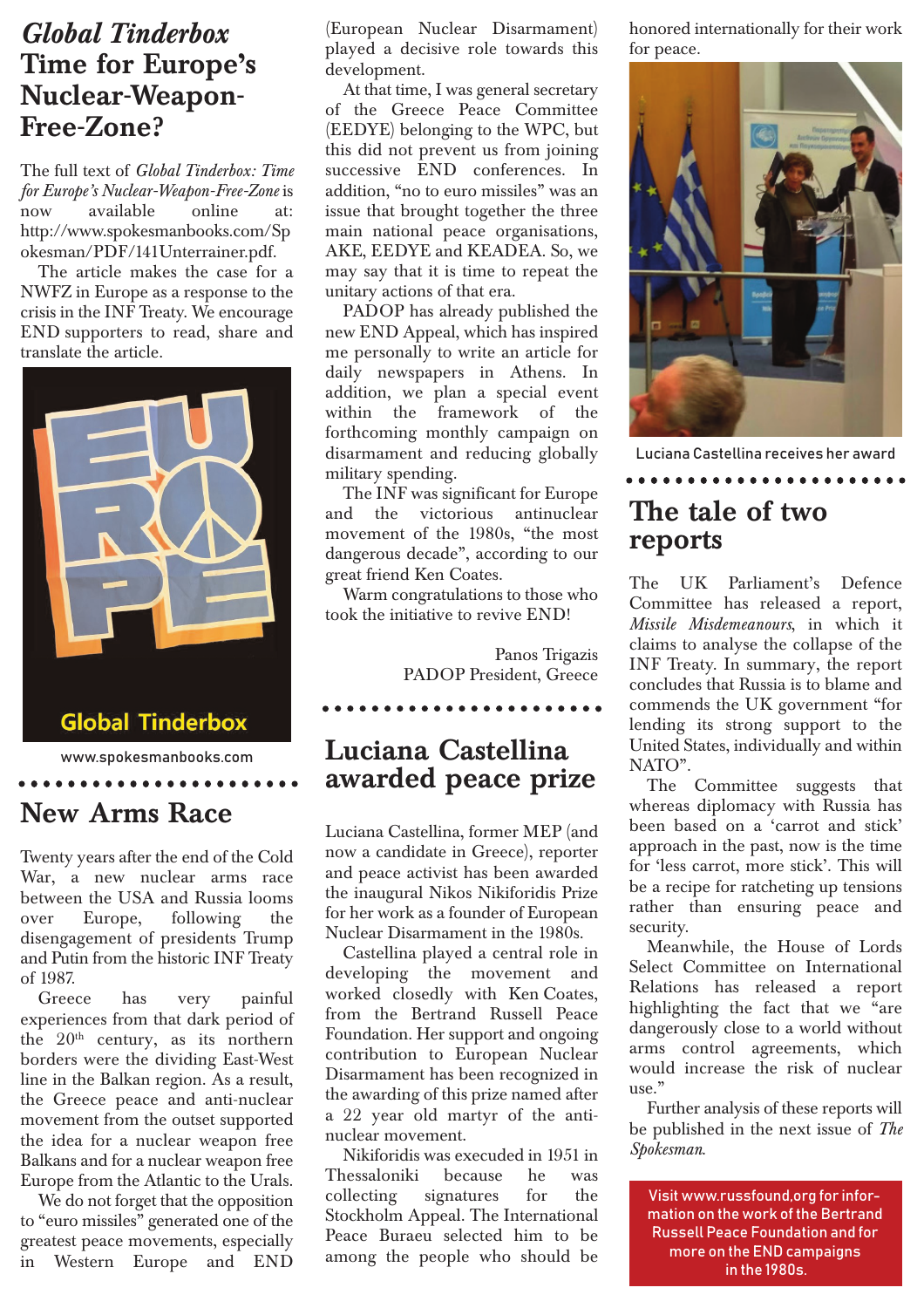### **Two thirds of Belgians favour banning nukes**

E SOIR



Nucléaire: 64 % des Belges favorables au désarmement .<br>Un sondage dévoilé par « Le Soir » montre qu'une majori<br>de Belges voudraient que notre pays signe le traité<br>d'interdiction des armes nucléaires de l'ONU,

Two-thirds of Belgians want the country to countersign the banning of nuclear weapons, according to an opinion poll conducted by the Belgian coalition against atomic weaponry.

In 2017, 122 member states of the UN voted in favour of banning nuclear weapons. The treaty aims to halt the development, testing, production, stockpiling, trade in, use and the threat to use nuclear arms. This is not the case in Belgium or NATO's other member states.

The majority of those taking part in the poll (66%) were also in favour of the withdrawal of Belgian financial institutions from the nuclear armaments industry.

The majority (53%) also considers that the new F35 fighter jets should not have a nuclear capacity, which is about double the number of those who said they were in favour (27%).

Those polled who said they were against the presence of American nuclear weapons at Kleine Brogel are also more numerous than those declaring themselves in favour of maintaining it (49% against 27%).

The Belgian coalition against atomic weapons, therefore, wants the different political parties to take these results into account before the next elections.

[source: *Brussels Times*]

. . . . . . . . . . . . . . . . . . .

## **Armed to the teeth**

(Stockholm, 29 April 2019) Total world military expenditure rose to \$1822 billion in 2018, representing an increase of 2.6 per cent from 2017, according to new data from the Stockholm International Peace Research Institute (SIPRI). The five biggest spenders in 2018 were the United States, China, Saudi Arabia,

World military expenditure, by region, 1988-2018\*



India and France, which together accounted for 60 per cent of global military spending. Military spending by the USA increased for the first time since 2010, while spending by China grew for the 24<sup>th</sup> consecutive year. The comprehensive annual update of the SIPRI Military Expenditure Database is now accessible at www.sipri.org.

Total global military spending rose for the second consecutive year in 2018, to the highest level since 1988 the first year for which consistent global data is available. World spending is now 76 per cent higher than the post-cold war low in 1998. World military spending in 2018 represented 2.1 per cent of global gross domestic product (GDP) or \$239 per person. 'In 2018 the USA and China accounted for half of the world's military spending,' says Dr Nan Tian, a researcher with the SIPRI Arms and Military Expenditure (AMEX) programme. 'The higher level of world military expenditure in 2018 is mainly the result of significant increases in spending by these two countries.'

## **NPT PrepCom**

. . . . . . . . . . . . . .

Representatives from the states parties to the nuclear Nonproliferation Treaty (NPT) will meet for two weeks beginning Monday, April 29, for the last Preparatory Committee (PrepCom) session ahead of the 2020 Review Conference. At this final PrepCom, states are tasked with adopting recommendations for the

Review Conference, including setting an agenda and electing a president, but agreement on both substance and procedure could be challenging given persistent disagreements that have played out between key governments in the months leading up to the meeting.

A call to establish further Nuclear-Weapons-Free-Zones was made in Point 9 of the Action Plan agreed at the 2010 NPT Review Conference. Will NWFZs be discussed at the PrepCom? Will they be included in the 2020 Review Conference Action Plan?

For more coverage of the 2019 NPT PrepCom see www.armscontrol.org and other sources.